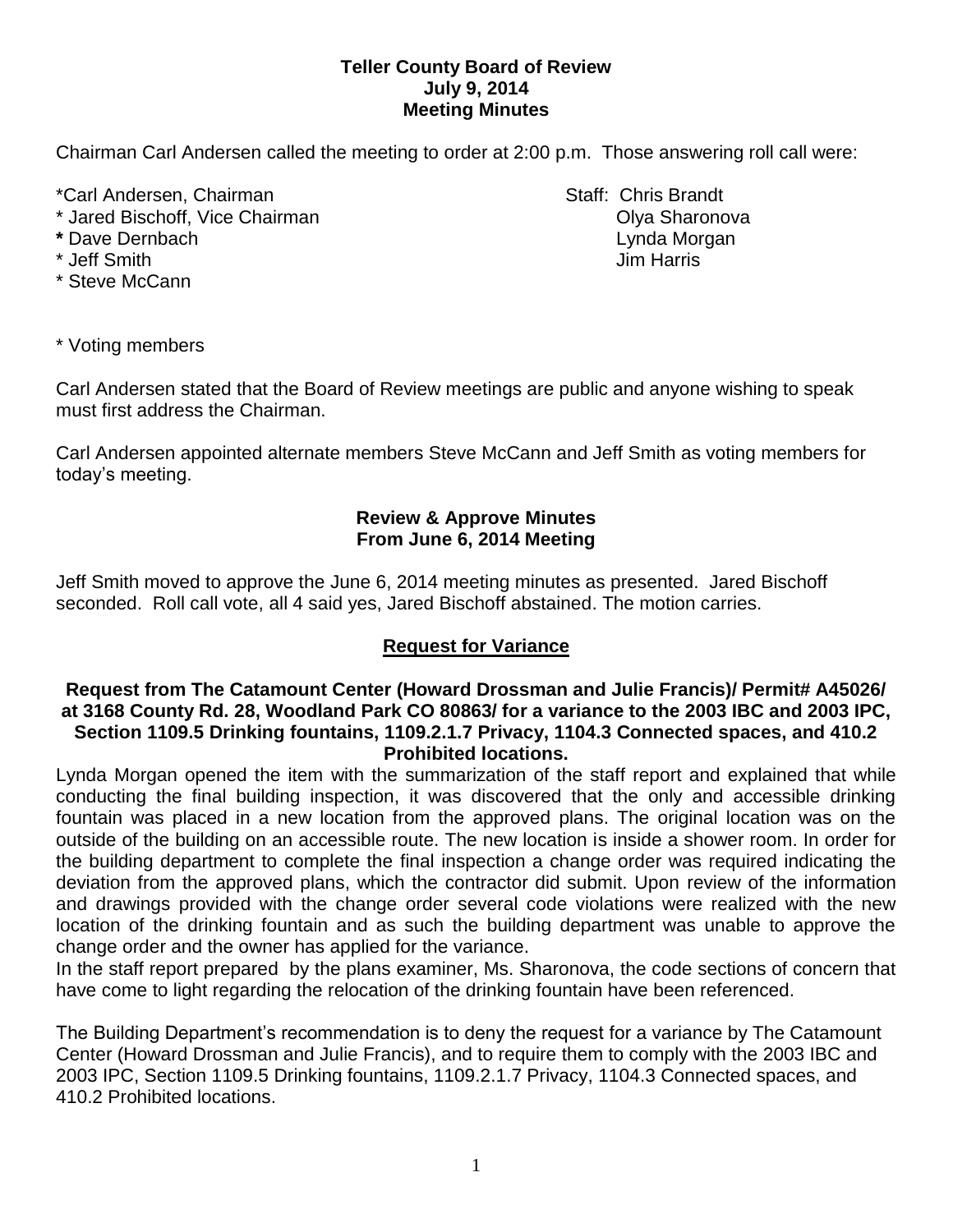There was further discussion between the Staff and the Board to clarify different areas of the requested variance, which included but was not limited to the following:

> Code sections were identified and architect's comments were addressed re: sink and toilet rest room use, use of drinking fountain, and term restroom being considered a gray area

Plumbing code does not define exposed surfaces

Access path was discussed- only 1 path exits and fountain is no longer on path Accessible path shall not pass thru a restroom, and the only fountain is required to be located on that path

Doors can't be locked for the fountain use area, if door locked no access at that time, however for restroom privacy the door must be lockable

Discussion on possible transfer of contaminates, airborne pathogens, mold & bacteria, and hygiene

Locker room usage and definition were considered

Architect Paul Anderson of Indie Architecture stated that he was a representative for The Catamount Center (Howard Drossman and Julie Francis), since his company are the architects of record for the project. Mrs. Julie Francis and Mark Mahler of the Mahler GC General Contracting Company were present as well.

Paul Anderson gave a synopsis of his view of the situation that included but was not limited to the following:

The IPC does not provide a definition of a "public restroom"

This is a shower room not a restroom

Accessible path has the accessible shower room on it so the fountain will still be accessible

His interpretation is that the code makes a distinction between lock-ability and accessibility; the room can be lockable and accessible at the same time Water fountain was moved from outside to the shower room due to concerns about cleanliness and animals, and not likely to be used by people that stay there very much Mark Mahler stated that the failure to file a change order was an oversight on his part Jim Harris indicated that the new plumbing lines were not seen nor inspected by staff It was noted that this is unisex shower room, and was built totally accessible Julie Francis stated that the shower room does not get locked because people use the posted schedule and respect female vs male times; she also stated that currently people use sinks to fill their water bottles

Currently the building is operating under a TCO

Carl Andersen opened the matter up for public comment. No public comment. Close public comment.

There was further discussion between the applicant and the Board on the intent of the code and how the minimum intent of the code could be met, which included but was not limited to the following:

> The intent of the code is to have drinking fountains to satisfy the human need for water, so occupants shall have accessible water at all times Water cooler cannot be substituted as the only required drinking fountain Colorado is hot and dry and access to water is important, sinks are not an acceptable source of drinking water All the lines are still in the wall at the original location No provision exists in the 2003 IBC or IPC to grant this variance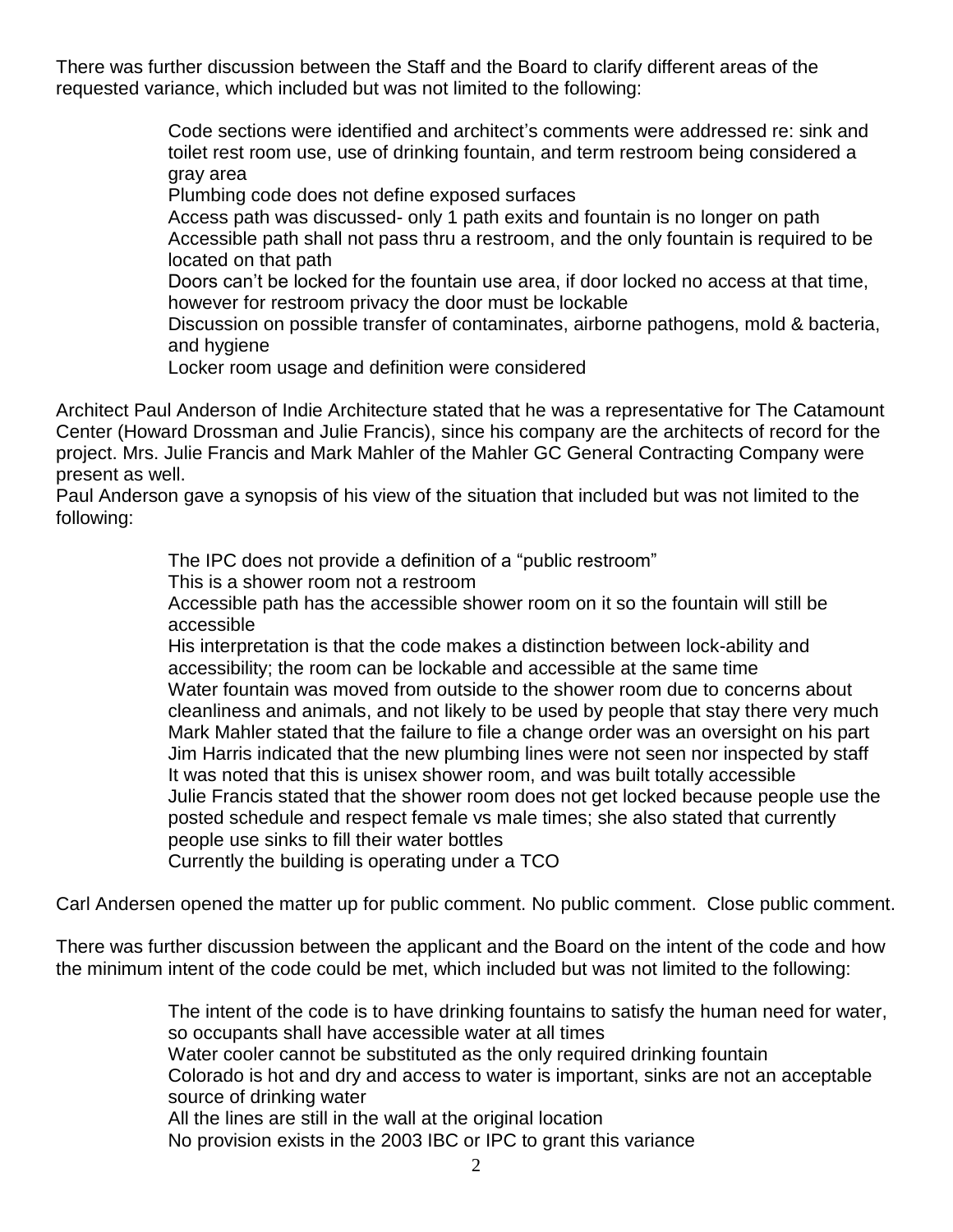Limited accessibility to the only water source in the shower room exists, because of privacy code/lock-ability requirements Real source of contamination exists in the shower room location The water fountain can be easily installed into its original approved place

Dave Dernbach moved to deny the request from The Catamount Center (Howard Drossman and Julie Francis as owners)/ Permit# A45026/ at 3168 County Rd. 28, Woodland Park. Jeff Smith seconded. Roll call vote and all said yes. The motion carries.

The Catamount Center was advised of their appeal rights.

Chairman Carl Andersen called for a recess at 3:04pm. Chairman Carl Andersen called the meeting back to order at 3:12 p.m.

# **Contractor Licenses**

### **Bob McGrath Construction, LLC Robert P. McGrath Class A**

Mr. McGrath present. Mr. McGrath gave a brief overview of his recent work history and building experience, which included but was not limited to the following:

> Mr. McGrath started out in Dallas for 4 years working on high-rises as a carpenter and concrete contractor Came back to Colorado in 1990 and has been in this area ever since, worked on DIA and also other hospitality buildings Mr. McGrath started his own business in 2002 Was asked to build Golden Bell Chapel in Teller County Hires local subs, never failed a job, and he is a hands on supervisor

Carl Andersen opened this matter up for public comment. No public comment. Close public comment.

Chris Brandt indicated everything was in order with the State. Mr. McGrath changed his application from requesting a Class A-1license to a Class A license.

Jeff Smith moved to grant Bob McGrath Construction, LLC, with Robert P. McGrath as the examinee, a Class A License. Carl Andersen seconded. Roll call vote and all said yes. The motion carries.

### **Tom Langton & Co. Construction, Inc. Tom Langton Class C**

Mr. Langton present. Mr. Langton gave a brief overview of his recent work history and building experience, which included but was not limited to the following:

> Mr. Langton started remodeling work straight out of high school Received his architectural engineering degree and worked in that field for years, doing remodeling on the side Moved to Colorado and started his own remodeling business in 2002 In 2010 got his Class C license Has a few customers in Teller County that need work done that requires a permit